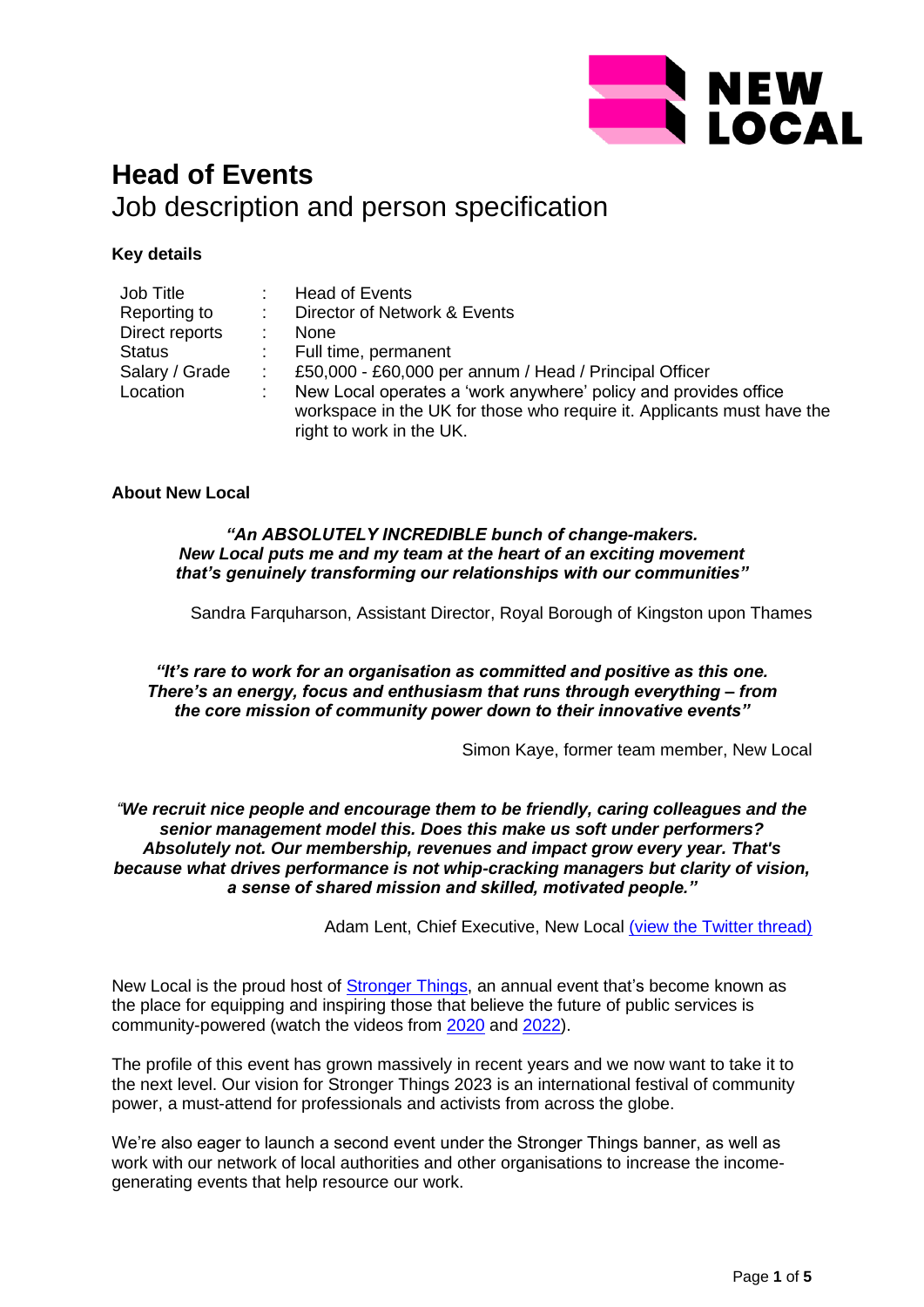# **You and your role**

This new role is an exciting opportunity for an events professional who wants to build on the work we've already done and make Stronger Things their own.

We're looking for someone who already has extensive experience of events planning, management and delivery. We need a doer as well as a thinker, not afraid to embrace both direction-setting strategic thinking as well as hands-on tasks.

As we move to make Stronger Things financially self-supporting you'll also need a strong track-record of growing income – a natural at starting and sustaining positive relationships with the fantastic organisations that support community power.

Our brilliant network and events team will support your work and, as the Stronger Things approaches, you'll be expected to lead staff from across the organisation as everyone pitches in.

Just as important as all the above is someone with the imagination and rigour to keep our events standing out. 'Keeping the quirky' might sound cheesy, but for us, it's a fundamental part of creating the warm, safe and fun space that enables people to share and learn with vulnerability.

# **Key tasks and responsibilities**

# **Stronger Things**

- **Envision and innovate**  Lead the conversation across our members, stakeholders and team about what they need from our flagship event. Use this to develop its theme and format, combining virtual and real-life aspects.
- **Plan & Deliver** Do the legwork that's needed to deliver this event, including, managing budgets, attendee registration mechanics and supplier liaison.
- **Grow the audience** Bring in new people from different sectors and communities as well as make our digital audience a global one.
- **Develop our income**  Bring in new sponsors and partners (and increase their opportunities for engagement) to help pay to the costs of this event.
- **Secure speakers with something to say –** Find us rock star speakers who will inspire our audience.
- **Keep the quirky** Don't lose sight of the little things that make our events special. This year we ditched our registration desks, had a big pink sofa centre stage and hosted an after-hours jazz band. You'll beat that.

#### **New events**

- **Establish and deliver new events** Use the Stronger Things banner to introduce an events programme from scratch.
- **Develop our business** Work with our organisation partners to develop new, income-generating, events that help fund our work.
- **Protect our data** Use processes, software and systems in a way that protects our event registration data.

#### **Other work**

- **Collaborate with colleagues**  Work closely with our research, practice and communications teams, ensuring our events are an asset to their work.
- **Muck in**  Work alongside the rest of your team (and the rest of the organisation!), sharing in event and member admin, never afraid of getting involved in even the most basic jobs.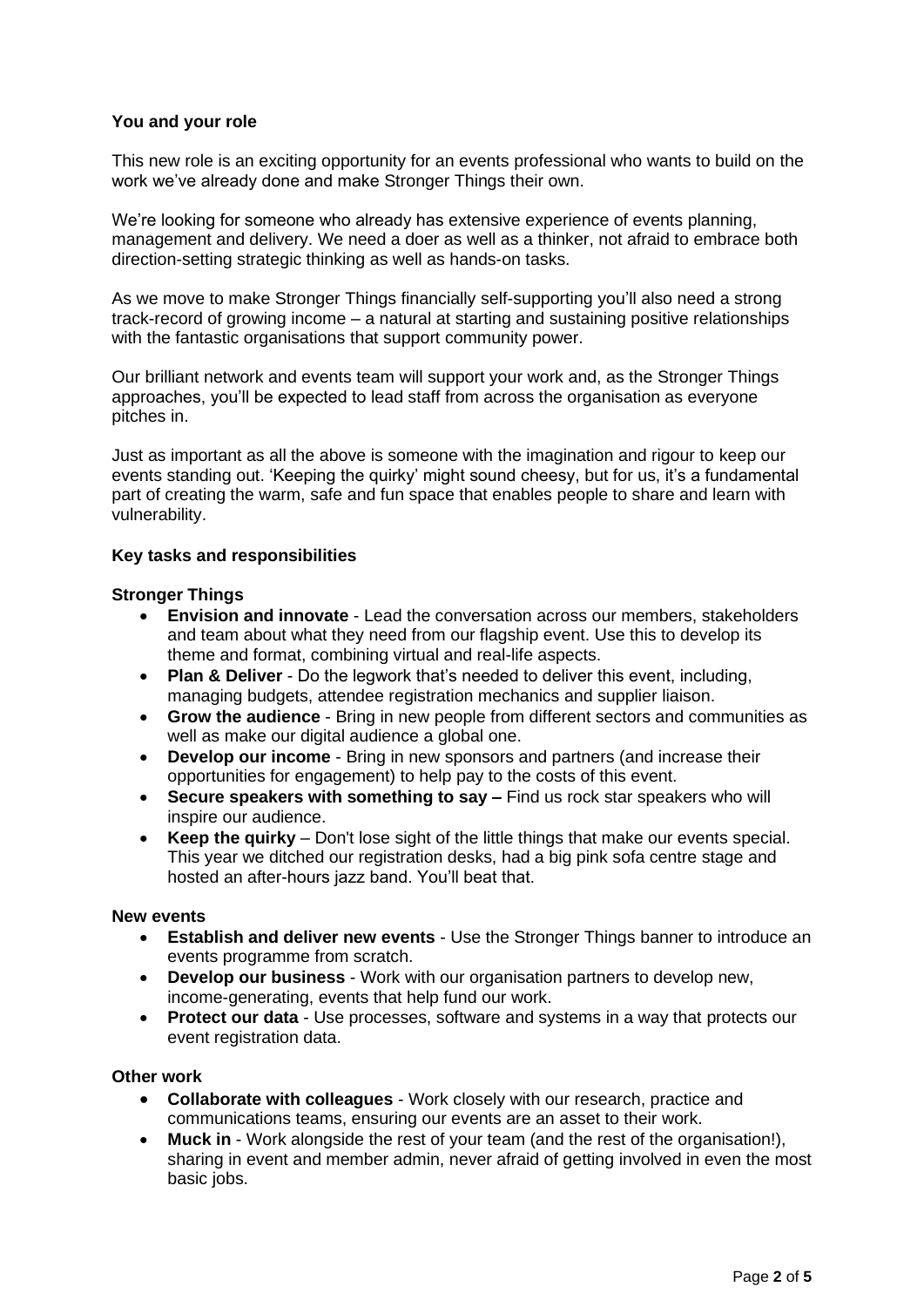# **Knowledge, skills and experience needed**

- **Experienced events professional,** with a deep understanding and demonstrable background in delivering amazing high-profile events for large audiences.
- **Broad-ranging and adaptable,** equally comfortable in front of a potential sponsor, attendee spreadsheet and strategy planning session.
- **Great communicator,** with an ability to write compelling emails and pitch persuasively in-person.
- **Relationship-builder**, a natural friend-maker for an organisation that relies on strong professional connections
- **Data-lover,** who is not just an excellent record keeper, but someone who pushes data to spot gaps and opportunities for our organisation.
- **Innovative and entrepreneurial**, committed to evolving the experience of our members and event participants
- **A champion for our mission**, bringing an understanding of community power and a commitment to its principles.

# **Above all, a friendly and supportive colleague able to work in a highly creative and collaborative environment that encourages autonomy and excellence from all members of the team.**

# **Other details**

**Diversity:** New Local is committed to being an equal opportunities employer. We don't just 'value diversity', we think it is central to what makes for a high impact, successful organisation. We positively encourage everyone to apply. As such, New Local recruits, employs, trains, compensates and promotes regardless of age, disability, sex, gender, sexuality, race, national origin, marital status, parental status, religion or belief.

**Leave and working hours:** We operate a highly flexible policy on working hours and leave. New Local's team core working hours are 10am to 4pm but around this, staff are trusted to determine their own working hours and leave consummate with the fulfilment of their job goals to the highest level of excellence. To ensure well-being, New Local staff are expected to take a minimum of 27 days leave each year (pro rata for PT staff) and work no more than 35 hours a week. New Local employees also receive ten days leave over the Christmas and New Year period. We operate an unlimited leave policy meaning employees are free to take leave beyond their leave allocation as long as it does not interfere with their ability to do their job to the highest standards.

**Location:** Applications are welcome from candidates no matter where they live in the UK. We operate a 'work anywhere' policy meaning employees can choose to work at home or at any other location that enables them to do their job to the highest standards. New Local provides office space for those who wish to work in an office environment. We are currently meeting as a team in person once a month in central London and team members are expected to attend this. Travel expenses are covered for team members attending this meeting.

**Flexible working:** We are happy to discuss highly flexible working arrangements.

**Well-being:** New Local is extremely committed to staff well-being. Working long and late hours is actively discouraged and all staff at New Local are very strongly committed to creating a pleasant, friendly and supportive environment in which to work. Employees complete a weekly anonymous well-being survey to allow monitoring of general well-being in the team.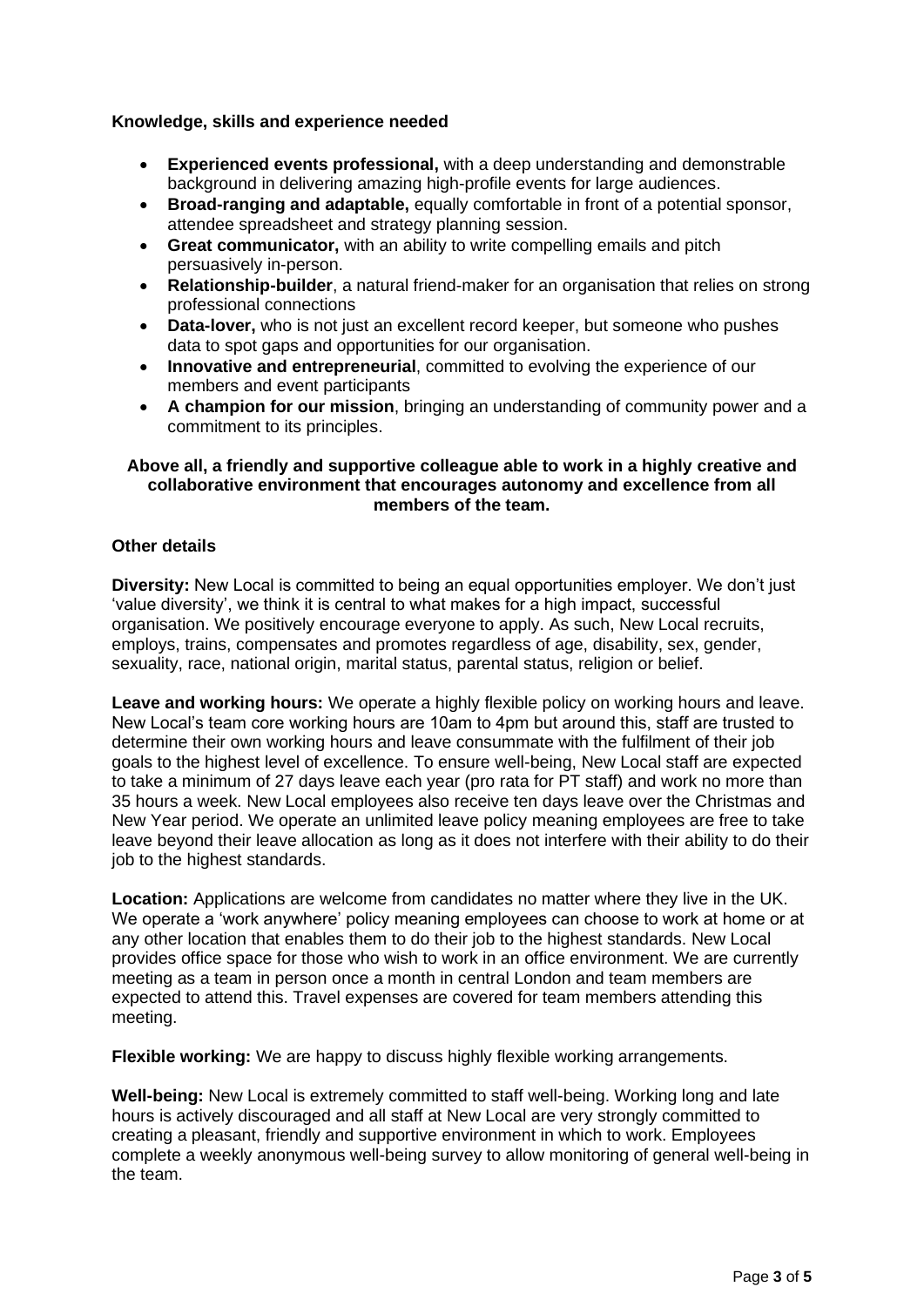**Health scheme:** Employees can join the New Local health insurance and employee assistance scheme. The subscription to the scheme is paid for by New Local.

**Parental leave:** We take an extremely flexible approach to parental leave (including shared parental leave) to allow new parents as much time as possible to fulfil their parental role. With regards to parental pay, we offer mothers or primary carers twenty-six weeks at full pay. Secondary carers receive four weeks at full pay.

**Bonus, salary rises and promotions:** New Local operates an annual bonus scheme based on financial performance at the end of the financial year. This bonus is shared equally between all team members. A cost-of-living rise to all salaries is applied each year based on inflation. We have an established process to consider all requests/recommendations for rises to salaries and promotions based on an annual appraisal. All bonuses and salary rises are awarded at the discretion of the New Local Board.

**Pension:** New Local will contribute 5% to the New Local group personal pension scheme. This benefit cannot be substituted for any other benefit. We operate a salary sacrifice scheme for pension contributions.

**Probation and Notice:** This role is subject to a six-month probationary period and a threemonth notice period.

**Data Protection**: New Local will process and store and your personal information (this means any information that identifies or could identify you) for the purposes of recruitment, for a period of up to six months after the closing date, after which it will be securely disposed. For more information, please refer to our Job Applicant Privacy Notice.

How to apply: please email to [recruitment@newlocal.org.uk:](mailto:recruitment@newlocal.org.uk)

- **Your CV**
- A **cover letter** of no more than 500 words explaining what attracts you to the role and why you feel you would make a great Head of Events.
- A completed **Equal Opportunities Monitoring Form** (if you wish) We collect this data as part of our diversity strategy. It helps us understand how we can improve equal opportunities for applicants and is not used for any other purpose. All forms are separated from applications, the information is confidential, anonymous and destroyed after six months, after which only aggregate data is kept.

If you require any help applying for this role or taking part in the recruitment process, then do not hesitate to contact Katy Evans, our Operations Manager, at [recruitment@newlocal.org.uk](mailto:recruitment@newlocal.org.uk)

This job description is not exhaustive and is liable to review following discussion with the job holder. The post-holder will be expected to undertake any other reasonable duties as requested by their line manager and commensurate with their job grade.